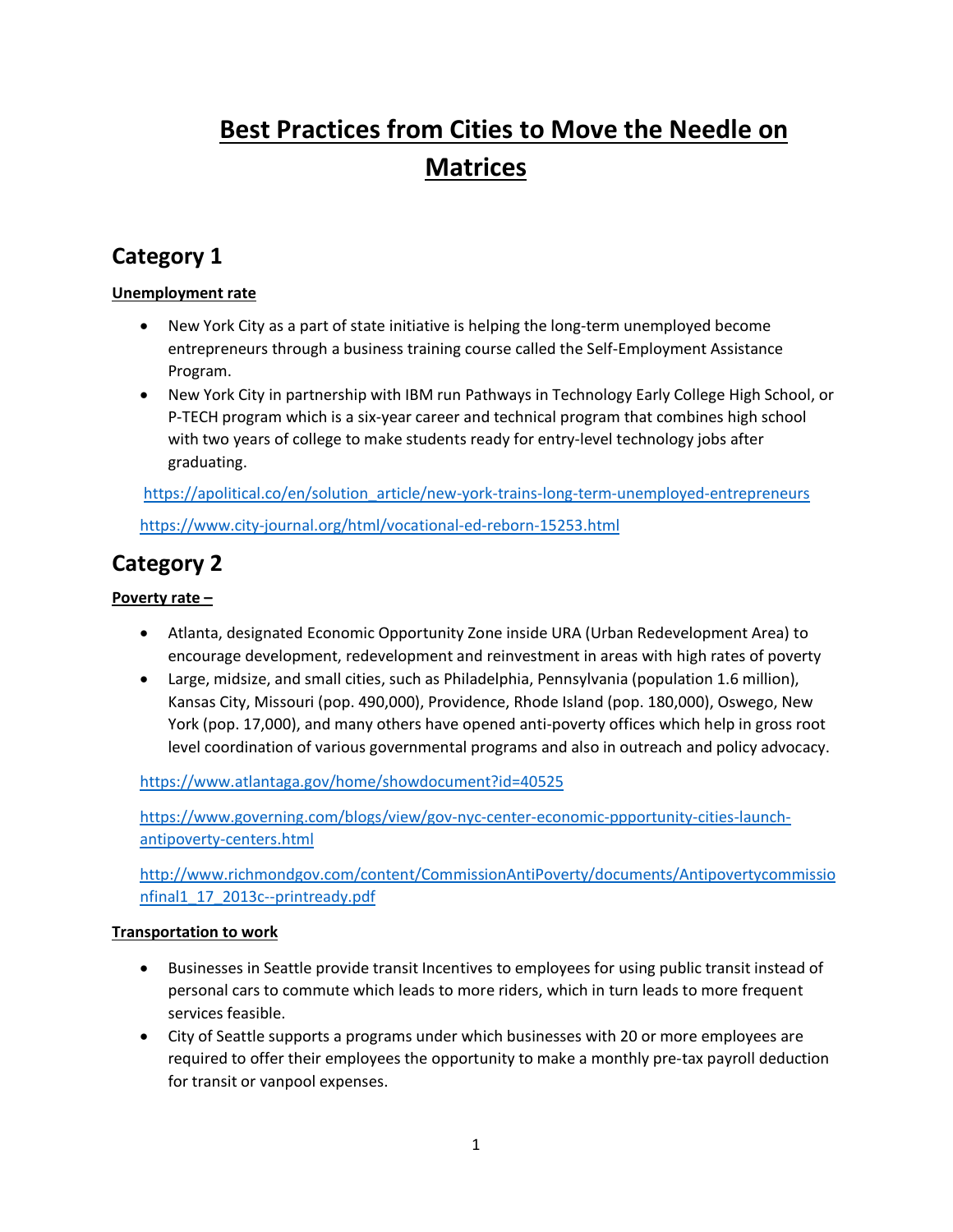- City of Seattle coordinates with State Department of Transportation, employers and the business community to support Commute Seattle which works with 270 large employers to promote and support investment in smart commuting solutions
- Research under the State of Region initiative has consistently shown that public transit availability (measured by revenue miles) is a key driver of regional income (GRP) per capita.

<http://seattlebusinessmag.com/seattle-using-public-transit-more-ever>

#### **Digital access**

- City of Springfield, Il has partnered with Verizon to provide 1,000 Wi-Fi hot spots to public school students.
- City of Kansas City, Mo and the Federal Reserve Bank of Kansas City have partnered with the business community to run the Employer Laptop Challenge under which local businesses donate old computers to be refurbished and given out to those in need.
- City of Chicago Public Libraries is the largest provider of free WIFI in Chicago and also hosts the YouMedia program, a teen learning initiative with an emphasis on "digital media and the maker movement,".

<https://www.govtech.com/network/Cities-Deploy-Rapid-Digital-Inclusion-Efforts-Amid-Crisis.html>

[https://www.smartcitiesdive.com/news/library-smart-city-hub-digital-intelligence](https://www.smartcitiesdive.com/news/library-smart-city-hub-digital-intelligence-inlcusion/569012/)[inlcusion/569012/](https://www.smartcitiesdive.com/news/library-smart-city-hub-digital-intelligence-inlcusion/569012/)

## **Category 3:**

#### **Poverty rate gap**

• City of Rochester, NY coordinates with employers and industry sectors where minorities are both underpaid and work towards increasing wages to help meet the goal of increasing selfsufficiency and reducing poverty gaps.

file:///C:/Users/shivendu/Downloads/FINAL%20Wage%20Disparities%20in%20Monroe%20County% 20Report%208-4.pdf

### **Category 4**

#### **3rd/8th Grade Math and English FSA**

- City of San Jose supports 'Teacher Homebuyer Program' which provides teachers with up to \$40,000 in no-interest loans to help them purchase their first home, making sure quality teachers stay with the community.
- Smart Start San José Program built early education centers that are operated by school districts, community organizations, Head Start and private preschools.
- San Jose city has added after-school programs to extend the school day which helps at risk students to do better in the classroom and also stay away from crime, drugs and alcohol.
- San Jose city supports 220 homework centers which provide clean, safe and supportive environments where students can conveniently study, receive tutoring and use computers.